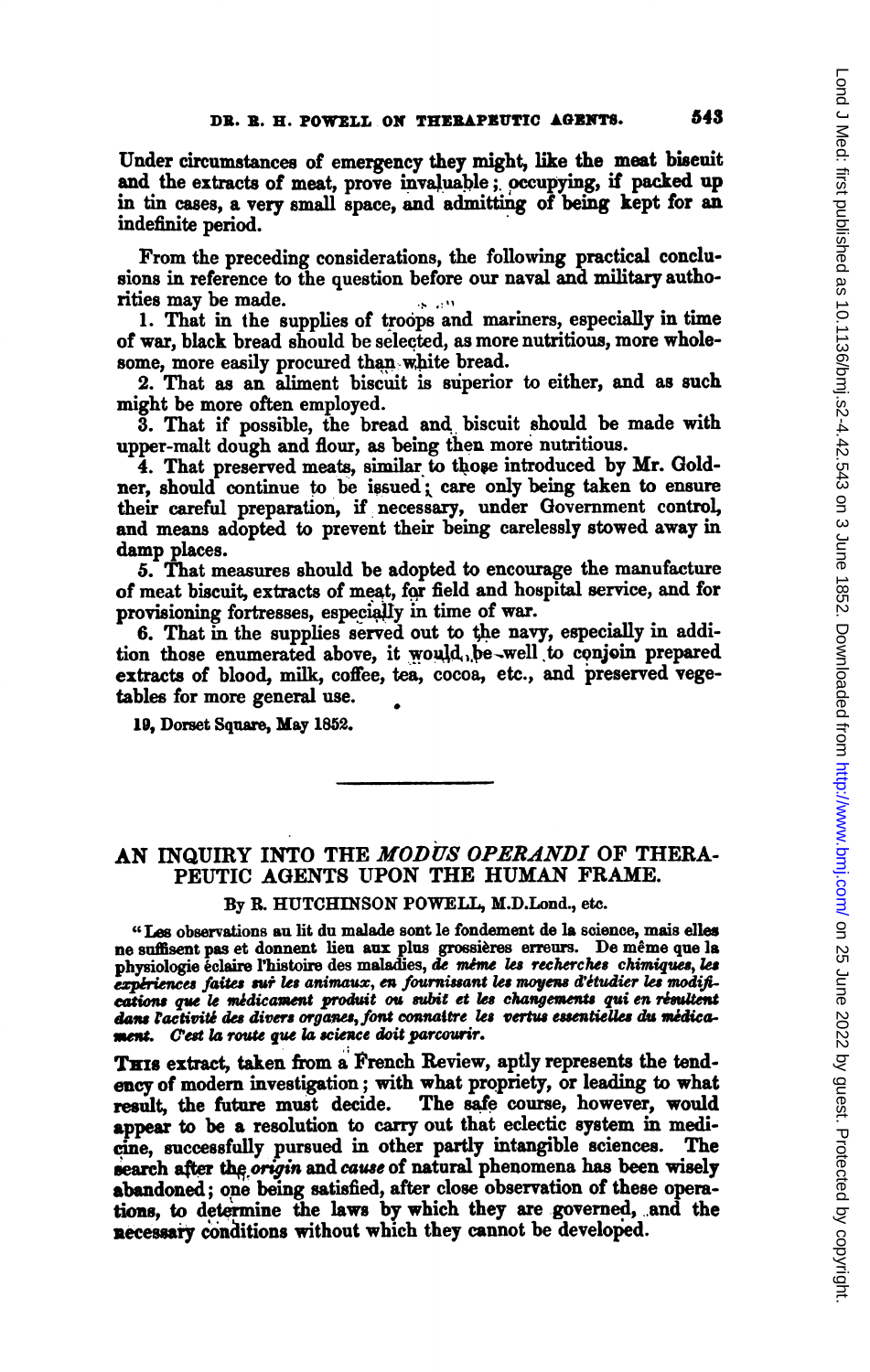The following remarks do not lay claim to the precision or completeness of.a scientific arrangement; such not being attainable in the present state of the ars medendi. They are suggestive, merely, and may further serve to give a connected, though very circumscribed, view of the subject. This, as a science, is only in its infancy, and demands a thorough revision, together with the appliances of modern physiology, in order to lay its foundations on a secure and lasting, because trustworthy, basis. It needs but a cursory survey of the recorded experience of writers on *materia medica*, to evince to the philosophic observer what a luxuriant field the imagination of crude theorists has wandered over-wherein hypothesis has been permitted to encroach excessively upon the province of fact. Indeed, the subject is beset with difficulties, which will require the associated efforts of true savans, for a lengthened period, in order to the attainment of the requisite knowledge in this department of medicine, and to the overcoming of the obstacles presented through our unsettled notions on the physiological and abnormal action of the human organism. To arrive at any degree of precision in the scientific administration of drugs, there is presupposed an exact knowledge of the relative and absolute composition of the body, of its fluids and solids, and of their properties, in. health and disease: as well as an experimental proof of the changes induced in those from the exhibition of remedial or tentative agents, which in turn may undergo more or less decomposition, the result having an important bearing upon therapeutics. The fact that drugs exert a different action upon the system, according as they may be taken during health or disease, must not be lost sight of in endeavouring to make out their peculiar mode of action. Our stock of information on all these points being but scanty and superficial, we need not expect the heal-<br>ing art to rest on a truly scientific basis until they are solved. There ing art to rest on a truly scientific basis until they are solved. has been of late years an advance made in true knowledge, and the inductive method has been adhered to in many praiseworthy attempts to arrive at general conclusions. Thus, Mitscherlich, of Berlin, has determined, from his researches, a few laws, which are, he states, all but invariable. He has found from extended experiments, that medicines of similar chemical composition always produce the same effects; the reverse obtaining from dissimilar medicinal compounds. Substances of analogous composition, possess analogous, but not identical, properties in relation with the organism. The combination of substances possessing different properties, preserves the qualities of one or other. We shall again revert to the points here referred to merely<br>in illustration. In some instances, as, e.g. in the *antacid* class, it is In some instances, as,  $e.g.$  in the antacid class, it is permitted us to note the precise modus operandi of remedial agents; the resulting compound subsequently producing antiplastic effects in traversing the circulation prior to elimination (altered or unchanged) from the system, and thus evidencing the *multiple operation* of any given agent. But, in most cases, it appears that we should at present not expect to acquire more than a remote link in the chain of action of many potent remedies; deducing the peculiar operation, either from the mode of reaction, or modification of the economy in certain morbid conditions, or from some relation with its excretions and secretions, and so forth. Thus our information is partly direct and positive, but chiefly indirect and inferential. How does quinta act?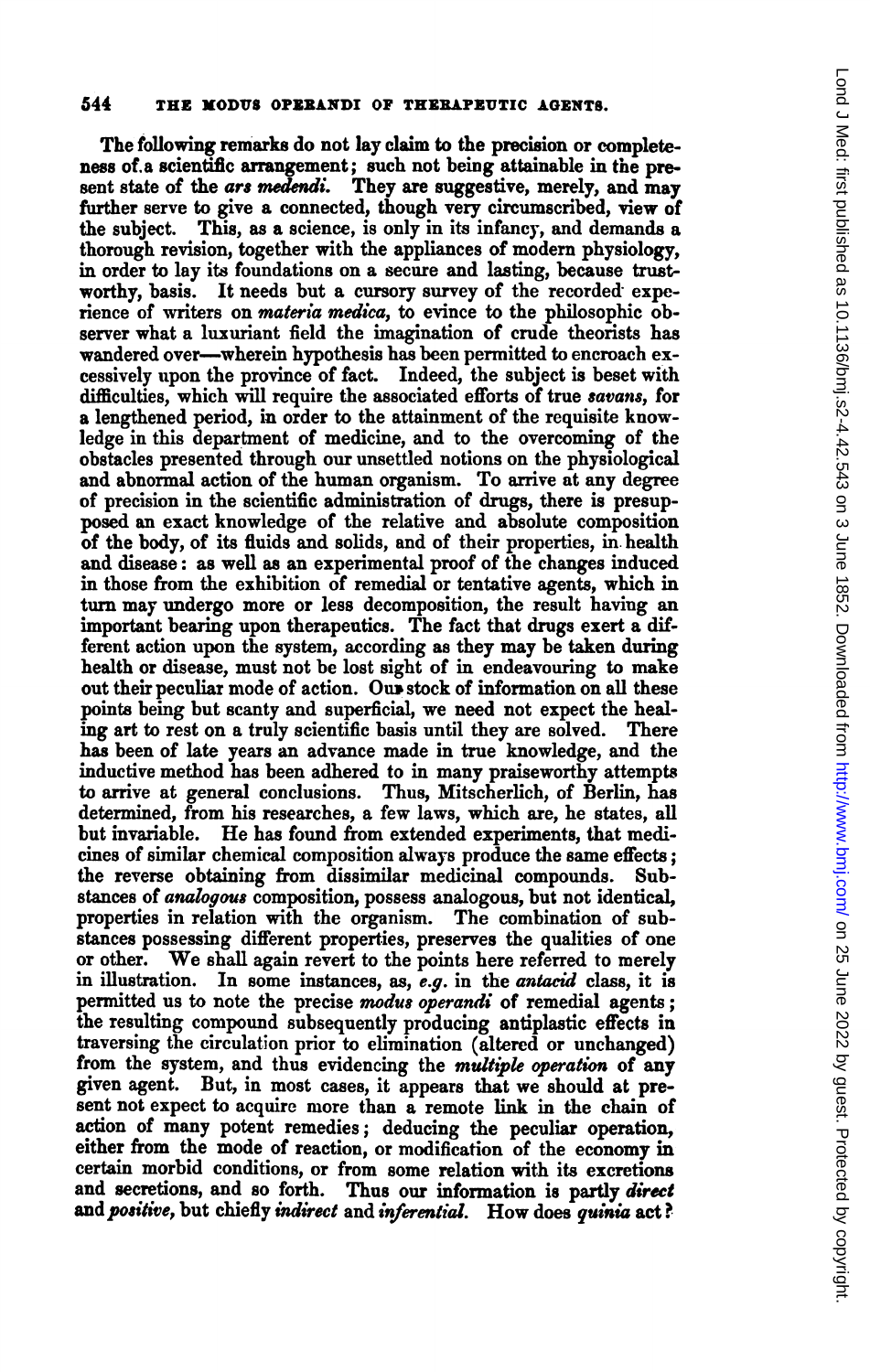ex. gr., its controlling influence over periodic disease, points to the nervous system as its seat; and its high atomic constitution, being so far related to *urea*, which usually modifies injuriously the intra-organic nervous textures, significantly denotes some connected operation. M. Baud found a double salt of *ferrocyanate* of *potass* and *urea* to act as a substitute for quinia in ague; thus indicating that an agent, though for the most part noxious to the organism, may, under certain circumstances, replace another, successfully used as an antimorbific medicament. Again, the analogy obtaining between *casein* and one of its products, valerianic acid, affords another instance of the (in this case) close relation existing between respectively interchanging bodies of animal and vegetable origin. In all these instances, however, the attempt to give a *rationale* is baffled, when we try to come to " close quarters" with these recondite operations and analogies. The entire subject of inquiry is so vast in extent,—involving, moreover, every hidden operation in physiology, pathology, and other collateral sciences,-that the mind recoils from the endeavour to clear up the almost chaotic mass of (often) conflicting, complicated, and obscure explanations, heretofore given of the *modus operandi* of remedial agents. Hence, the writer simply proposes to state the conclusion arrived at by recent investigators; being also guided by his own experimental observations, in indicating the direction in which those should advance who may be desirous of extending the boundaries of our at present very limited stock of information herein.

Many remedies may be considered to undergo some change in the stomach, or other portion of the digestive tube. The absorption of the active principles would seeni to depend chiefly upon their solubility in, or their being presented in fine division to, the digestive fluids; the insoluble residue being ejected with the faeces. Some are decomposed either prior or subsequent to their gaining access (in an altered state) to the blood-vessels. The resulting compound is probably owing to a recombination of some of its constituents with certain organic materials in the blood, to which the therapeutic action is due. Medicines obtained from the mineral kingdom, and some of vegetable extraction, as the alkaloids, do not for the most part suffer decomposition in their transit through the system. The less potent constituents, as the gummy, extractive, and other principles of drugs of vegetable origin, are doubtless separated and distributed through the animal economy, according as they may serve its various purposes; or they are removed with the alvine excreta.'

The following are the conclusions of Professor Mitscherlich under this head, which will serve to introduce more clearly the subject under notice. " The decomposition of a medicine, when coming first in contact with the stomach, follows the laws of physics and chemistry. The same reactions result equally during life or after death. Some agents undergo no alteration by contact with that organ, being ejected unchanged. Others are not at all altered; some are partially, some

545

<sup>1</sup> The local effects of these latter agents must not be overlooked in endeavouring to account for their operation on the system at large. Thus, the therapeutic class termed emollients, containing oily and mucilaginous drugs, etc., expand the tissues, alleviate pain, and protect sensative surfaces from acrimonious matters.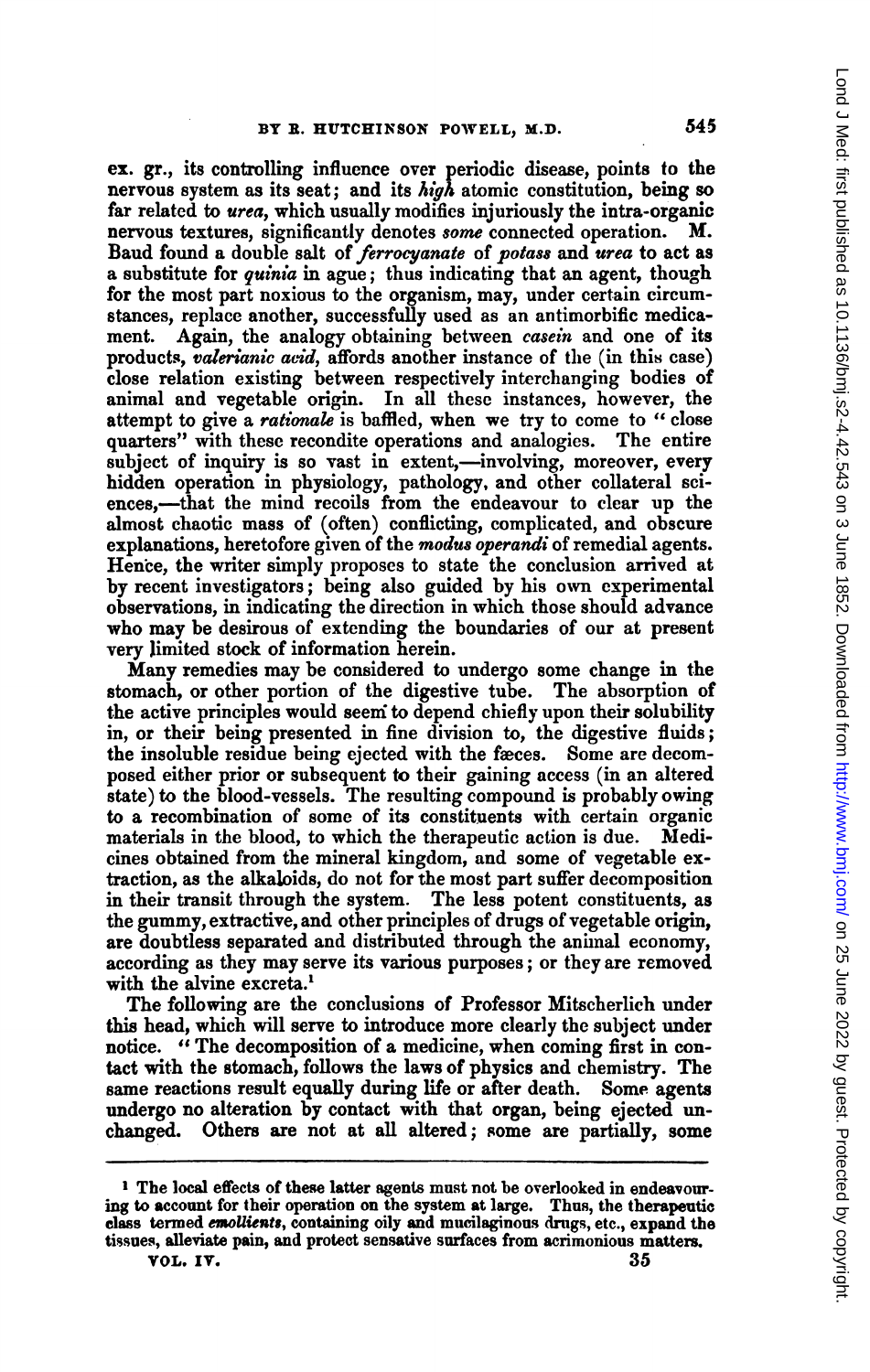completely decomposed, before being absorbed; the latter forming new combinations with the organic materials, prior to absorption, as likewise do those which are partially changed. Whatever may be the preceding chemical phenomena, absorption takes place through the epithelium, epidermis, or lymphatics, if these agents are analogous to the organic constituents; if otherwise, absorption ensues through the veins. It is not improbable that the vasa brevia effect the purpose of retarding the absorption of, and modifying very active ingesta, by the assimilating process they undergo when commingled with the splenic blood, which takes a more circuitous course than that conveyed by the mesenteric veins. It is extremely difficult to detect these substances in the chyle or blood; but they may be found in the solids, or fluid ex-<br>creta or secreta." The professor contends that, in all these cases, the The professor contends that, in all these cases, the phenomena are referrible to the laws of chemical action. But limited indeed must be our perceptive powers, or blind to fact, if we do not speedily recognise a new element for observation, when we come to study the organism in relation with these extraneous agents. Phenomena for which we are unable to assign an explanation, termed vital or dynamic, come into play, and render our task so difficult of elucidation.<sup>1</sup>

We shall now proceed to notice very briefly the several modes of action of therapeutic agents. Here it may be observed, that numerous medicines exert a mixed operation, as before alluded -to; and it becomes next to impossible to define the *precise amount* due to each mode of action, whether purely physical, chemical, or dynamical; the result depending upon the morbid conditions to be dealt with, and other complex elements presented in this problem. The merely mechanical and local action of many useful therapeutic agents is obvious; as animal charcoal given in dysentery, etc. Again, it appears from M. Monneret's experiments, that trisnitrate of bismuth mainly acts by sheathing a morbidly sensitive mucous membrane abraded of epithelium; the large doses that may be given, proving the result to have but little reference to any ulterior chemical effect, prior or subsequent to its partial absorption. This view is corroborated by its isomorphous affinities, which will be now referred to.

In the absence of separate experiments, we may hope to attain a positive knowledge of the modus operandi of remedies by their iso-

Some medicinal agents hold an intermediate place between those properly so termed, and the materials of food. Phosphate of lime, or other calcareous salts, meeting with phosphoric acid-the product of albuminous oxidation-would seem to act, according to MM. Beneke and Heller's experiments, by forming, in conjunction with albumen and fatty matter, the pabulum for healthy cellular nutrition and growth, or by supplying some definite element required in the process of expelling a morbific principle from the blood. The saline constituents of mineral springs, as the alkaline carbonates and the chlorides, appear to operate in the former way, by contributing some necessary material in the construction of the proximate constituents of the body, the absence or diminution of which may constitute the point of departure from health. Cod-liver oil, and other fih oi appear to act in virtue of the oleaginous principle, and not from their containing minute portions of iodine. Simon found the blood to become rich in solids under the use of cod-liver oil, especially the red corpuscles and albumen; the fatty matter smelling of the oil. Its essential operation, as of others similarly constituted, is that of a conservative agent, by becoming readily oxidised, and thus protective of the tissues.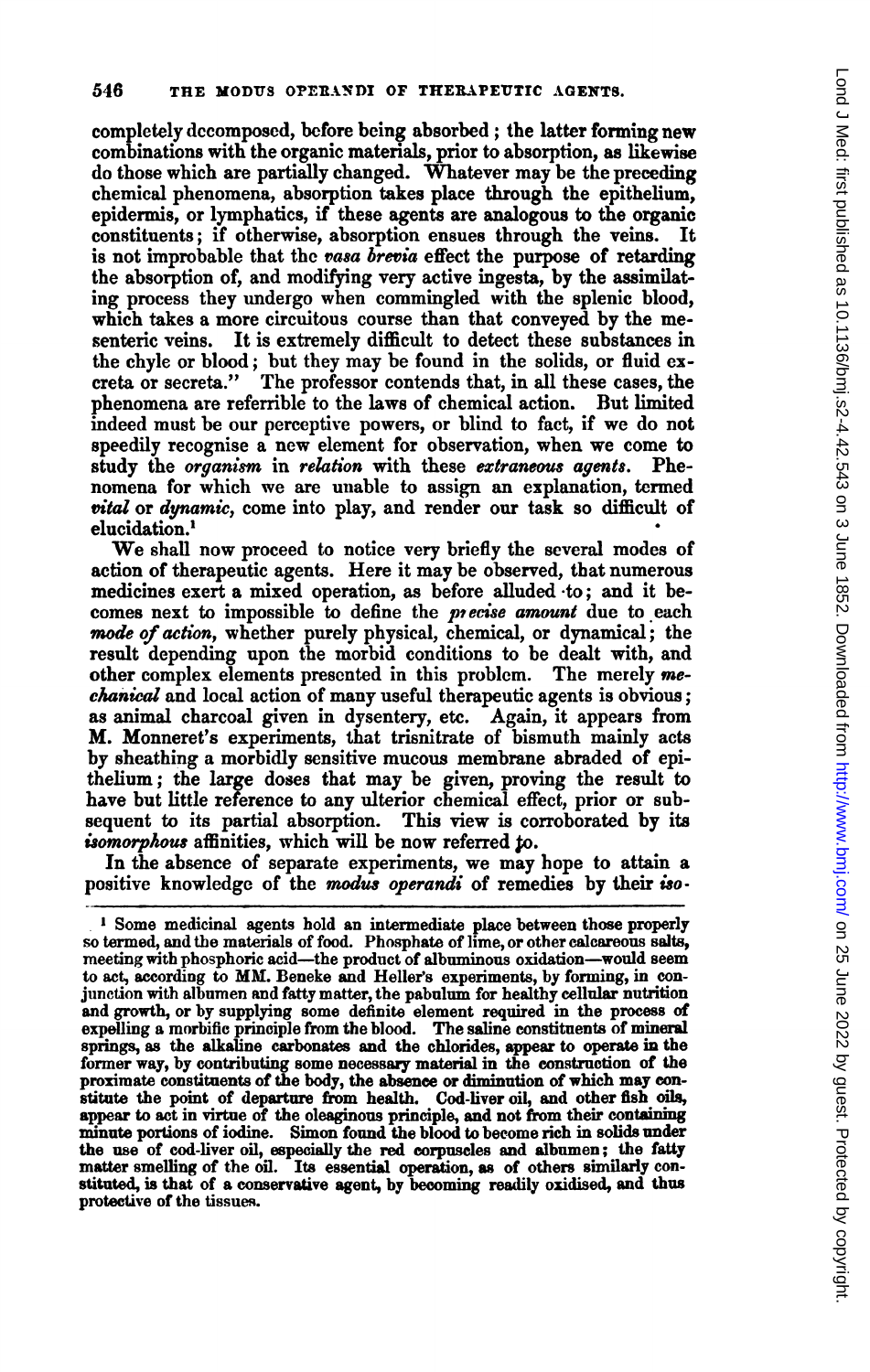morphous relation with some one of a group, whose precise action has been experimentally determined. Thus, in conformity with the effect of magnesia, though differing in degree of activity, may be considered lime, manganese, and bismuth, as just stated; the latter especially approximating, as shown by Mialhe, to magnesia. Again, iodine typifies the action of chlorine, and of bromine; antimony, that of phosphorus, and of arsenic. Their action has been shown by Mr. Blake, with much ingenuity and probability, to depend upon each indifferently combining with, or replacing, some normal element of the blood, to form a similar organic compound. We are here forcibly reminded of the theory long ago promulgated, as to the mechanical action of medicines, which, it would appear, amidst a heap of error, concealed some fiagments of truth. In connexion with this indirect (analogical) mode of attaining an insight into the peculiar action of medicinal agents, it may be observed, that if the operation of some vegetable production be determined with any precision, we may often get a clue to the mode of action of remedies taken from members of the same, or a related natural family of plants, whose action may be rationally concluded of a like nature.

Another occasional property of bodies—their *isomeric* condition serves as a transition to the next head, and throws some light on their peculiar action as remedial agents. Thus Lehmann has shown that salieine, the bitter principle of willow bark, is converted in the system into a body made up of the same elements, in like proportions, as are contained in benzoic acid, and which is equally productive of hippuric acid in the urine.

Animal chemistry, with the aid of histology, affords, without doubt, the most likely channel through which a just conception of the modus operandi of many potent remedies may be attained. Purely chemical action, especially when excessive,-as when powerful agents are exhibited in poisonous doses,—must not be confounded with the proper therapeutic operation of drugs. Moreover, the application of this science to elucidate therapeutic action, requires a more profound insight into the nature of morbid processes, than is implied in the mere neutralising of the secondary changes induced in the animal fluids or solids. We have in iron, exhibited in anemic states, <sup>a</sup> familiar and forcible illustration of the manner of action of agents exerting their effects through chemical affinity. Numerous and able experiments have determined that this agent, either simple or oxidised, has for its office the introduction and distribution of oxygen through the organism; being, as it were, the servitor of this potent element.

Therapeutic agents, it will appear, are used with greatest success, when removing a cause of disordered action in the vital organs, by forming some organic compound, which is ejected by the secreting or excreting apparatus. They in this manner aid the natural operations of the organism, in its efforts to remove a *materies morbi*; without them, the inherent power of the system might prove inadequate. Again, by arresting blood-changes, they may strike at the root of disease, and facilitate the operation of the conservative functions of the system previously antagonised. Among the former agents, may be arranged those containing oxygen largely, and in loose combinations; as nitric acid, nitro-hydrochloric acid,-which, be it observed, con-

547

 $35<sup>3</sup>$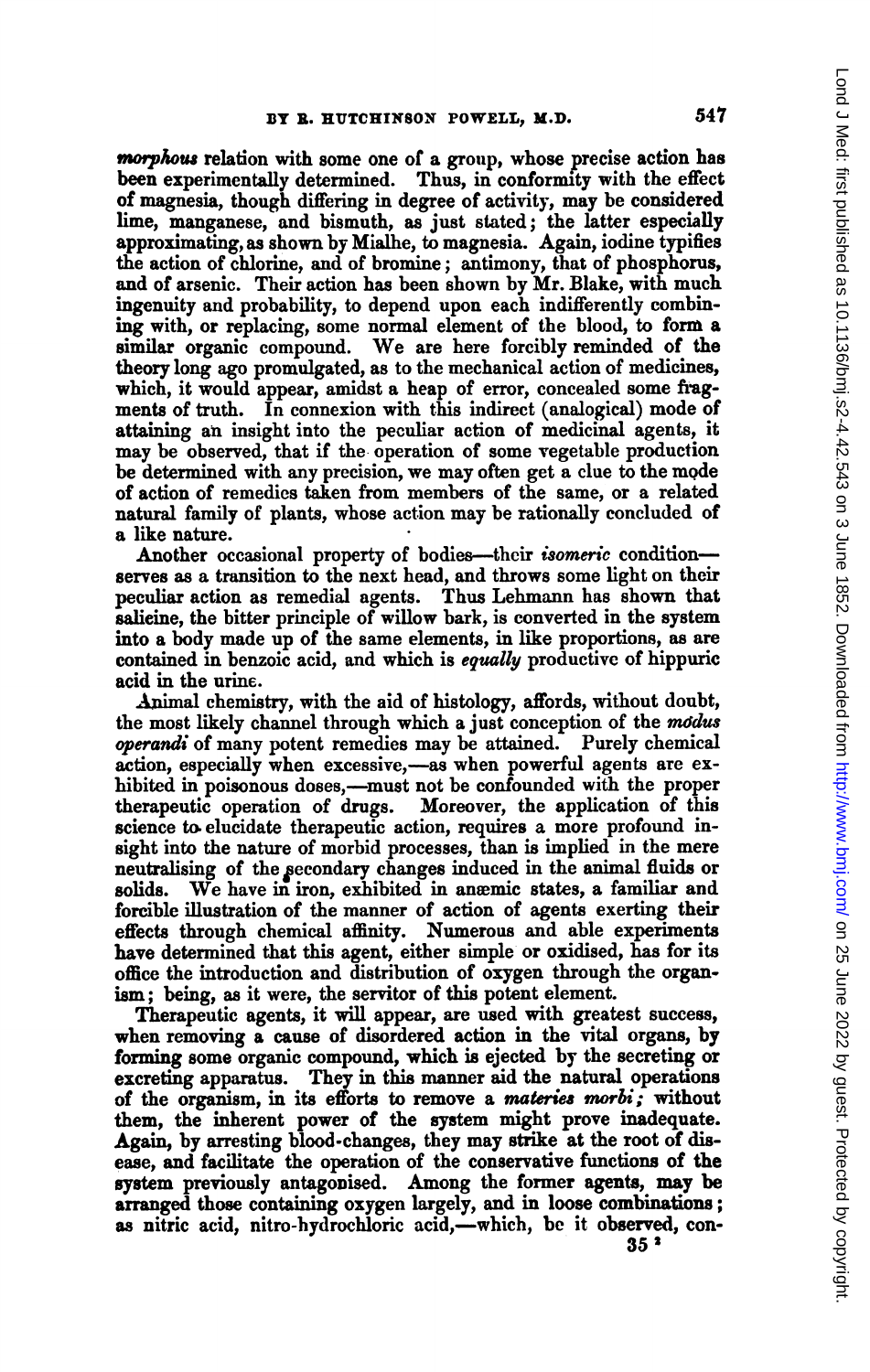#### 548 DR. POWELL ON THE MODUS OPERANDI OF THERAPEUTIC AGENTS.

sists of nitrous acid, and chlorine dissolved in water,-chlorate of potash, citric acid, and others. These drugs seem to act through the respiratory function, by supplying oxidising materials to the blood; thus facilitating regressive metamorphosis of tissue, or forming with materials in the blood morbific compounds of innocuous and removable character. The writer has repeatedly satisfied himself of these effects, occurring under conditions which mostly excluded any other extraneous influence, but which the very contracted limits of this paper preclude him from giving in detail. Some cases of jaundice may be just instanced, in which all other remedial agents proved useless, and wherein the nitro-muriatic acid exerted a markcd control; the yellow colour and accompanying morbid state, it may reasonably be presumed, undergoing regression and removal, during its exhibition; or returning when omitted, and again disappearing on its resumption. Those drugs or remedies which seem to operate by setting up a cumulative change in the circulating fluids, analogous to the effects of zymotic agents, are numerous and important. This catalytic order of agents, it is highly probable, will be considerably extended, as we get more precise information as to the changes induced in the blood from special drugs, having a notable control over certain morbid processes, and will include many agents differently arranged at present. Belladonna acts very likely in virtue of this (catalytic) quality in preventing scarlatina, as well as in another manner, hereafter to be mentioned. Yeast being a substance itself undergoing change, probably induces a similar alteration in the contents of the intestinal tube of a curative character, in the course of excretion from the system. Salts of mercury and of other metals, would seem to bring about their peculiar effects by hastening cacoæmic change; the morbid products being subsequently excreted through the glandular apparatus; each and every gland throughout the system being (in accordance with special affinities) more or less acted upon, thus showing these agents to possess *general* catalytic properties.<sup>1</sup>

Dr. Prout's opinion regarding the mode of operation of agents termed by him meroxydes, is worthy of notice here. He considers these bodies to act in virtue of their imparting a resisting power to organic constituents, whereby purely chemical attributes are prevented from coming into operation. Many saline springs probably act in this manner.

Before adverting in brief detail to remedies comprised under their therapeutic heads, and in concluding this general outline of the subject under notice, it may be mentioned that many remedies seem to owe their efficacy to the potency of some of their decomposed elements being set free in the *nascent* state in the circulation, or to their capability of entering into union with nascent organic elements undergoing

<sup>I</sup> Did space permit, it would be interesting to inquire into the physiological action of the glandular organs, as having a very close and essential relation with the development of the effects of drugs. No theory seems to harmonise so well with the mutual reactions going on between these factors and agents when brought in contact, as that of viewing the former as a congeries of microscopic conduits or cellular bodies, of more or less minuteness in each instance, whose office is to bring within the range of chemical combination those blood constituents having an affinity for each other, often in a nascent state, but which are previously placed without that degree of contiguity in the circulation required for the formation and removal of a new compound.